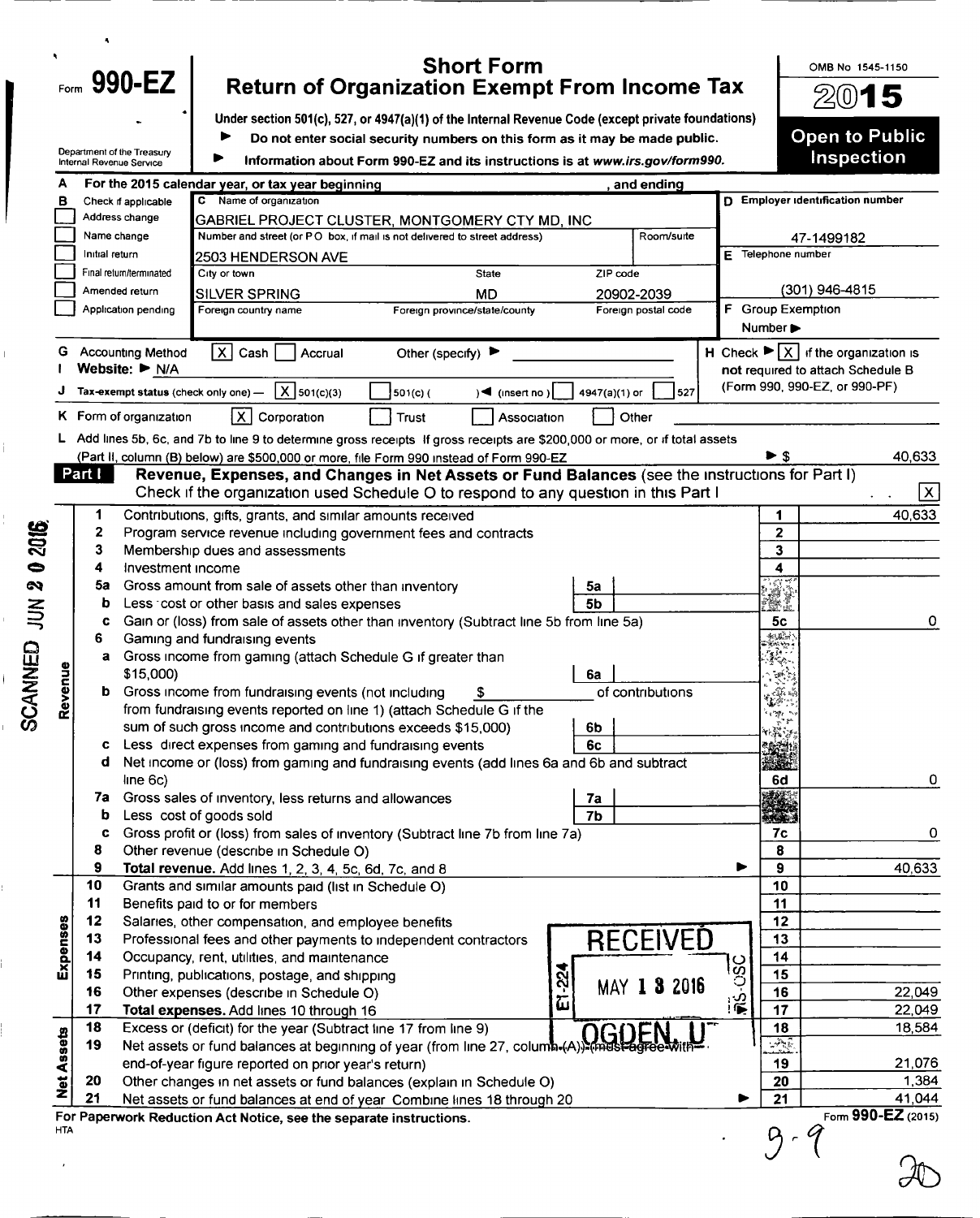|                  | Form 990-EZ (2015)<br>GABRIEL PROJECT CLUSTER, MONTGOMERY CTY MD, INC.                                                                                                                                                              |              |                                                      |                                     |                           | 47-1499182       |            | Page 2                                                 |
|------------------|-------------------------------------------------------------------------------------------------------------------------------------------------------------------------------------------------------------------------------------|--------------|------------------------------------------------------|-------------------------------------|---------------------------|------------------|------------|--------------------------------------------------------|
| Part II          | <b>Balance Sheets.</b> (see the instructions for Part II)                                                                                                                                                                           |              |                                                      |                                     |                           |                  |            |                                                        |
|                  | Check if the organization used Schedule O to respond to any question in this Part II                                                                                                                                                |              |                                                      |                                     |                           |                  |            |                                                        |
| 22               | Cash, savings, and investments                                                                                                                                                                                                      |              |                                                      |                                     | (A) Beginning of year     | 21,076           | 22         | (B) End of year<br>41.044                              |
| 23               | Land and buildings                                                                                                                                                                                                                  |              |                                                      |                                     |                           |                  | 23         |                                                        |
| 24               | Other assets (describe in Schedule O)                                                                                                                                                                                               |              |                                                      |                                     |                           |                  | 24         |                                                        |
| 25               | <b>Total assets</b>                                                                                                                                                                                                                 |              |                                                      |                                     |                           | 21,076           | 25         | 41,044                                                 |
| 26               | Total liabilities (describe in Schedule O)                                                                                                                                                                                          |              |                                                      |                                     |                           |                  | 26         |                                                        |
| 27               | Net assets or fund balances (line 27 of column (B) must agree with line 21)                                                                                                                                                         |              |                                                      |                                     |                           | 21,076           | 27         | 41.044                                                 |
| Part III         | Statement of Program Service Accomplishments (see the instructions for Part III)<br>Check if the organization used Schedule O to respond to any question in this Part III                                                           |              |                                                      |                                     |                           |                  |            |                                                        |
|                  |                                                                                                                                                                                                                                     |              |                                                      |                                     |                           |                  |            | <b>Expenses</b><br>(Required for section               |
|                  | What is the organization's primary exempt purpose?<br>Describe the organization's program service accomplishments for each of its three largest program services,                                                                   |              |                                                      | MATERIAL SUPPORT FOR PREGNANT WOMEN |                           |                  |            | $501(c)(3)$ and $501(c)(4)$<br>organizations, optional |
|                  | as measured by expenses In a clear and concise manner, describe the services provided, the number of                                                                                                                                |              |                                                      |                                     |                           |                  |            | for others)                                            |
|                  | persons benefited, and other relevant information for each program title                                                                                                                                                            |              |                                                      |                                     |                           |                  |            |                                                        |
|                  | 28 PROVIDE MATERIAL GOODS, SUCH AS DIAPERS, FORMULA, LOTION, WIPES, BOTTLES AND                                                                                                                                                     |              |                                                      |                                     |                           |                  |            |                                                        |
|                  | CLOTHING TO WOMEN BEFORE AND AFTER DELIVERY, APPROXIMATELY 100 CLIENTS                                                                                                                                                              |              |                                                      |                                     |                           |                  |            |                                                        |
|                  |                                                                                                                                                                                                                                     |              |                                                      |                                     |                           |                  |            |                                                        |
|                  | (Grants \$                                                                                                                                                                                                                          |              | ) If this amount includes foreign grants, check here |                                     |                           |                  | 28a        | 5,873                                                  |
| 29.              | PROVIDE BABY EQUIPMENT SUCH AS CRIBS, MATTRESSES, STROLLERS & SLEEPERS                                                                                                                                                              |              |                                                      |                                     |                           |                  |            |                                                        |
|                  |                                                                                                                                                                                                                                     |              |                                                      |                                     |                           |                  |            |                                                        |
|                  | (Grants \$                                                                                                                                                                                                                          |              | ) If this amount includes foreign grants, check here |                                     |                           |                  | 29a        | 4.216                                                  |
|                  | 30 PROVIDE GROCERY GIFT CARDS FOR CLIENTS AND THEIR FAMILIES, APPROXIMATELY 100                                                                                                                                                     |              |                                                      |                                     |                           |                  |            |                                                        |
|                  | <b>CLIENTS</b>                                                                                                                                                                                                                      |              |                                                      |                                     |                           |                  |            |                                                        |
|                  |                                                                                                                                                                                                                                     |              |                                                      |                                     |                           |                  |            |                                                        |
|                  | (Grants \$                                                                                                                                                                                                                          |              | ) If this amount includes foreign grants, check here |                                     |                           |                  | <b>30a</b> | 5.035                                                  |
|                  | 31 Other program services (describe in Schedule O)                                                                                                                                                                                  |              |                                                      |                                     |                           |                  |            |                                                        |
|                  | (Grants \$                                                                                                                                                                                                                          |              | ) If this amount includes foreign grants, check here |                                     |                           |                  | 31a        |                                                        |
|                  | 32 Total program service expenses. (add lines 28a through 31a)                                                                                                                                                                      |              |                                                      |                                     |                           |                  | 32         | 15,124                                                 |
|                  | Part IV List of Officers, Directors, Trustees, and Key Employees (list each one even if not compensated - see the instructions for Part IV)<br>Check if the organization used Schedule O to respond to any question in this Part IV |              |                                                      |                                     |                           |                  |            |                                                        |
|                  |                                                                                                                                                                                                                                     |              |                                                      |                                     |                           |                  |            |                                                        |
|                  |                                                                                                                                                                                                                                     |              | (b) Average                                          |                                     |                           |                  |            |                                                        |
|                  |                                                                                                                                                                                                                                     |              |                                                      | (c) Reportable<br>compensation      | (d) Health benefits       | contributions to |            | (e) Estimated amount of                                |
|                  | (a) Name and title                                                                                                                                                                                                                  |              | hours per week<br>devoted to position                | (Forms W-2/1099-MISC)               | employee benefit plans.   |                  |            | other compensation                                     |
|                  |                                                                                                                                                                                                                                     |              |                                                      | (if not paid, enter -0-)            | and deferred compensation |                  |            |                                                        |
| <b>PRESIDENT</b> | <b>BUDNE REINKE</b>                                                                                                                                                                                                                 | Hr/WK        | 10 00                                                | 0                                   |                           |                  | 0          |                                                        |
|                  | <b>MARVIN SCHUTTLOFFEL</b>                                                                                                                                                                                                          |              |                                                      |                                     |                           |                  |            |                                                        |
|                  | <b>1ST VICE PRESIDENT</b>                                                                                                                                                                                                           | <b>Hr/WK</b> | 100                                                  | 0                                   |                           |                  | 0          |                                                        |
|                  | <b>DIANE REINKE</b>                                                                                                                                                                                                                 |              |                                                      |                                     |                           |                  |            |                                                        |
|                  | 2ND VICE PRESIDENT                                                                                                                                                                                                                  | Hr/WK        | 200                                                  | 0                                   |                           |                  | 0          |                                                        |
|                  | <b>NATALIE RAY</b>                                                                                                                                                                                                                  |              |                                                      |                                     |                           |                  |            |                                                        |
| <b>SECRETARY</b> |                                                                                                                                                                                                                                     | Hr/WK        | 1 0 0                                                | 0                                   |                           |                  | 0          |                                                        |
|                  | <b>SANDRA BUFFALANO</b>                                                                                                                                                                                                             |              |                                                      |                                     |                           |                  |            |                                                        |
|                  | <b>TREASURER</b>                                                                                                                                                                                                                    | <b>Hr/WK</b> | 4 0 0                                                | 0                                   |                           |                  | 0          |                                                        |
|                  | <b>DIANA STEPANIK</b>                                                                                                                                                                                                               |              |                                                      |                                     |                           |                  |            |                                                        |
|                  | <b>FORMER TREASURER</b>                                                                                                                                                                                                             | <b>Hr/WK</b> | 4 0 0                                                | 0                                   |                           |                  | 0          |                                                        |
|                  |                                                                                                                                                                                                                                     |              |                                                      |                                     |                           |                  |            |                                                        |
|                  |                                                                                                                                                                                                                                     | Hr/WK        |                                                      |                                     |                           |                  |            |                                                        |
|                  |                                                                                                                                                                                                                                     | <b>Hr/WK</b> |                                                      |                                     |                           |                  |            |                                                        |
|                  |                                                                                                                                                                                                                                     |              |                                                      |                                     |                           |                  |            |                                                        |
|                  |                                                                                                                                                                                                                                     | <b>Hr/WK</b> |                                                      |                                     |                           |                  |            |                                                        |
|                  |                                                                                                                                                                                                                                     |              |                                                      |                                     |                           |                  |            |                                                        |
|                  |                                                                                                                                                                                                                                     | <b>Hr/WK</b> |                                                      |                                     |                           |                  |            |                                                        |
|                  |                                                                                                                                                                                                                                     |              |                                                      |                                     |                           |                  |            |                                                        |
|                  |                                                                                                                                                                                                                                     | Hr/WK        |                                                      |                                     |                           |                  |            |                                                        |
|                  |                                                                                                                                                                                                                                     | <b>Hr/WK</b> |                                                      |                                     |                           |                  |            | 0<br>O<br>0<br>0<br>0<br>0                             |

| Form 990-EZ (2015) |  |
|--------------------|--|
|--------------------|--|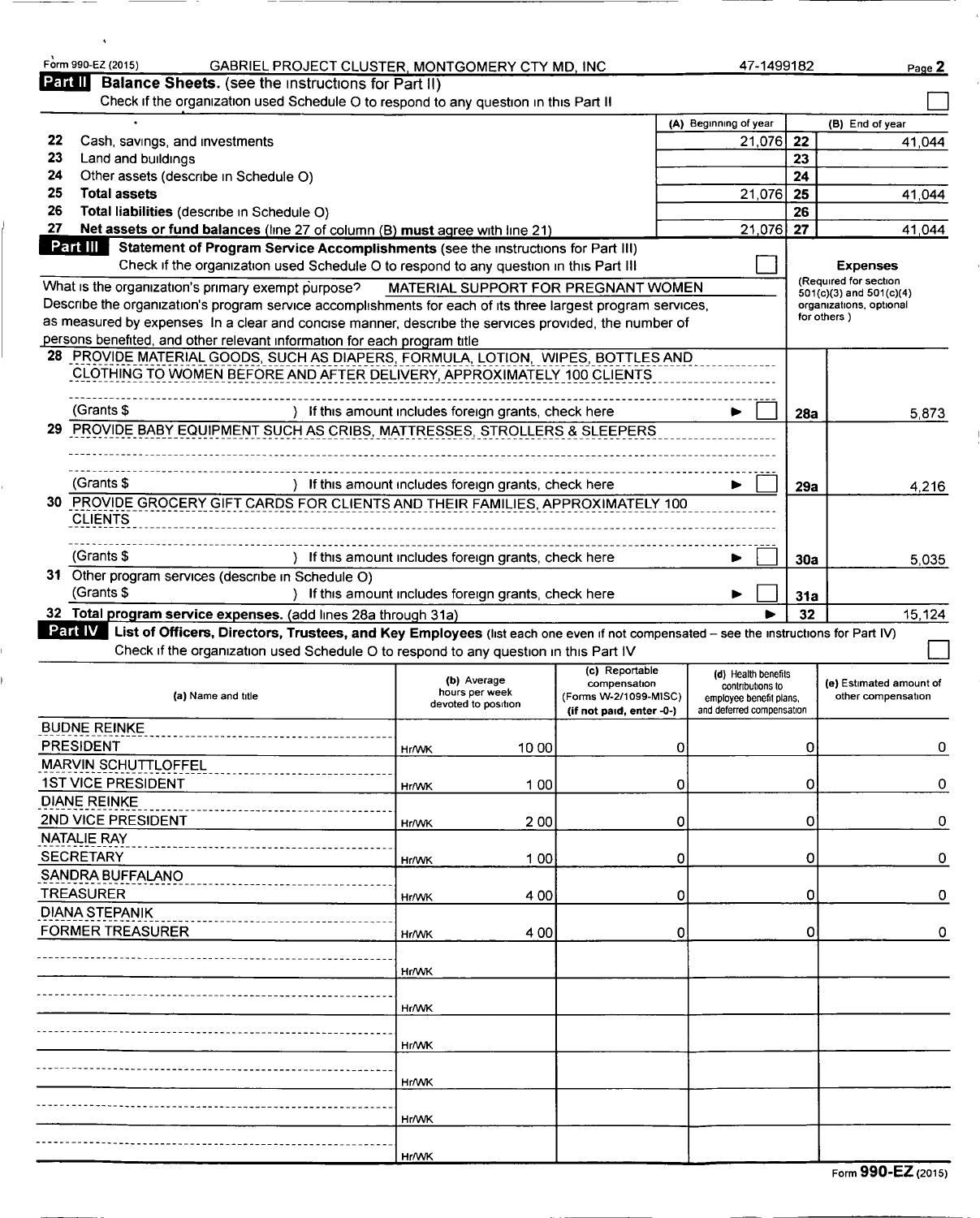|        | Form 990-EZ (2015)<br>GABRIEL PROJECT CLUSTER, MONTGOMERY CTY MD, INC                                                                                                                                                                        | 47-1499182                         |                                                | Page 3                    |
|--------|----------------------------------------------------------------------------------------------------------------------------------------------------------------------------------------------------------------------------------------------|------------------------------------|------------------------------------------------|---------------------------|
| Part V | Other Information (Note the Schedule A and personal benefit contract statement requirements in the                                                                                                                                           |                                    |                                                |                           |
|        | instructions for Part V) Check if the organization used Schedule O to respond to any question in this Part V.                                                                                                                                |                                    |                                                |                           |
|        |                                                                                                                                                                                                                                              |                                    | <b>Yes</b>                                     | <b>No</b>                 |
| 33     | Did the organization engage in any significant activity not previously reported to the IRS? If "Yes," provide a                                                                                                                              | 33                                 |                                                | $\mathsf{X}$              |
| 34     | detailed description of each activity in Schedule O<br>Were any significant changes made to the organizing or governing documents? If "Yes," attach a conformed                                                                              |                                    |                                                |                           |
|        | copy of the amended documents if they reflect a change to the organization's name Otherwise, explain the                                                                                                                                     |                                    |                                                |                           |
|        | change on Schedule O (see instructions)                                                                                                                                                                                                      | 34                                 |                                                | X.                        |
|        | 35 a Did the organization have unrelated business gross income of \$1,000 or more during the year from business                                                                                                                              |                                    |                                                |                           |
|        | activities (such as those reported on lines 2, 6a, and 7a, among others)?                                                                                                                                                                    | 35a                                |                                                | X.                        |
| b      | If "Yes," to line 35a, has the organization filed a Form 990-T for the year? If "No," provide an explanation in Schedule O                                                                                                                   | 35b                                |                                                |                           |
| c      | Was the organization a section 501(c)(4), 501(c)(5), or 501(c)(6) organization subject to section 6033(e) notice,                                                                                                                            |                                    |                                                |                           |
|        | reporting, and proxy tax requirements during the year? If "Yes," complete Schedule C, Part III                                                                                                                                               | 35c                                |                                                | X.                        |
| 36     | Did the organization undergo a liquidation, dissolution, termination, or significant disposition of net assets                                                                                                                               |                                    |                                                |                           |
|        | during the year? If "Yes," complete applicable parts of Schedule N<br>37 a Enter amount of political expenditures, direct or indirect, as described in the instructions<br>37a<br>▶∣                                                         | 36<br>a<br>Sarahid                 |                                                | X<br>733                  |
| b      | Did the organization file Form 1120-POL for this year?                                                                                                                                                                                       | 37b                                |                                                | $\mathsf{x}$              |
|        | 38 a Did the organization borrow from, or make any loans to, any officer, director, trustee, or key employee or were                                                                                                                         | BŽ Š                               | X<br>$\mathcal{L}^{\mathcal{S}}_{\mathcal{S}}$ | نشك                       |
|        | any such loans made in a prior year and still outstanding at the end of the tax year covered by this return?                                                                                                                                 | 38a                                |                                                | X.                        |
|        | <b>b</b> If "Yes," complete Schedule L, Part II and enter the total amount involved<br>38b                                                                                                                                                   |                                    |                                                |                           |
| 39     | Section 501(c)(7) organizations Enter                                                                                                                                                                                                        |                                    |                                                |                           |
| a      | Initiation fees and capital contributions included on line 9<br>39a                                                                                                                                                                          |                                    |                                                |                           |
| b      | 39b<br>Gross receipts, included on line 9, for public use of club facilities                                                                                                                                                                 |                                    |                                                |                           |
|        | 40 a Section 501(c)(3) organizations Enter amount of tax imposed on the organization during the year under                                                                                                                                   |                                    |                                                |                           |
| b      | section 4911 $\blacktriangleright$<br>section 4912 $\blacktriangleright$<br>$\cancel{p}$<br>section 4955 $\blacktriangleright$<br>Section 501(c)(3), 501(c)(4), and 501(c)(29) organizations Did the organization engage in any section 4958 |                                    |                                                |                           |
|        | excess benefit transaction during the year, or did it engage in an excess benefit transaction in a prior year                                                                                                                                |                                    |                                                |                           |
|        | that has not been reported on any of its prior Forms 990 or 990-EZ? If "Yes," complete Schedule L, Part I                                                                                                                                    | 40b                                |                                                | х                         |
| c      | Section 501(c)(3), 501(c)(4), and 501(c)(29) organizations Enter amount of tax imposed                                                                                                                                                       |                                    |                                                |                           |
|        | on organization managers or disqualified persons during the year under sections 4912,                                                                                                                                                        |                                    |                                                |                           |
|        | 93<br>4955, and 4958                                                                                                                                                                                                                         |                                    |                                                |                           |
|        | d Section 501(c)(3), 501(c)(4), and 501(c)(29) organizations Enter amount of tax on line<br>ø                                                                                                                                                | アダ                                 |                                                |                           |
|        | 40c reimbursed by the organization                                                                                                                                                                                                           | すつべんき<br>$\gamma_{\rm X}^{\rm ex}$ |                                                |                           |
|        | e All organizations At any time during the tax year, was the organization a party to a prohibited tax shelter                                                                                                                                |                                    |                                                | X                         |
|        | transaction? If "Yes," complete Form 8886-T                                                                                                                                                                                                  | 40e                                |                                                |                           |
|        | List the states with which a copy of this return is filed<br>$\triangleright$ MD                                                                                                                                                             |                                    |                                                |                           |
|        | Telephone no<br>42 a The organization's books are in care of ▶ SANDRA BUFFALANO                                                                                                                                                              | (301) 946-5439                     |                                                |                           |
|        | $ZIP + 4$<br>Located at ▶ 9613 HILL RIDGE DR<br>City KENSINGTON<br>ST MD                                                                                                                                                                     | 20895-3121                         |                                                |                           |
| b.     | At any time during the calendar year, did the organization have an interest in or a signature or other authority over                                                                                                                        |                                    | <b>Yes</b>                                     | No.                       |
|        | a financial account in a foreign country (such as a bank account, securities account, or other financial account)?                                                                                                                           | 42b                                |                                                | X                         |
|        | If "Yes," enter the name of the foreign country<br>See the instructions for exceptions and filing requirements for FinCEN Form 114, Report of Foreign Bank and                                                                               |                                    |                                                |                           |
|        | Financial Accounts (FBAR)                                                                                                                                                                                                                    |                                    |                                                |                           |
| c.     | At any time during the calendar year, did the organization maintain an office outside the U S ?                                                                                                                                              | 42c                                |                                                | X.                        |
|        | If "Yes," enter the name of the foreign country                                                                                                                                                                                              |                                    |                                                |                           |
| 43     | Section 4947(a)(1) nonexempt charitable trusts filing Form 990-EZ in lieu of Form 1041-Check here                                                                                                                                            |                                    |                                                |                           |
|        | 43<br>and enter the amount of tax-exempt interest received or accrued during the tax year                                                                                                                                                    |                                    |                                                |                           |
|        |                                                                                                                                                                                                                                              |                                    | Yes                                            | <b>No</b>                 |
| 44 а   | Did the organization maintain any donor advised funds during the year? If "Yes," Form 990 must be                                                                                                                                            | <b>RESERV</b>                      |                                                | 당한 이                      |
|        | completed instead of Form 990-EZ                                                                                                                                                                                                             | 44a                                |                                                | Х                         |
|        | <b>b</b> Did the organization operate one or more hospital facilities during the year? If "Yes," Form 990 must be                                                                                                                            | $\sum_{i=1}^{n}$                   |                                                |                           |
|        | completed instead of Form 990-EZ                                                                                                                                                                                                             | 44b                                |                                                | Х                         |
|        | Did the organization receive any payments for indoor tanning services during the year?                                                                                                                                                       | 44с                                |                                                | $\boldsymbol{\mathsf{X}}$ |
|        | d If "Yes" to line 44c, has the organization filed a Form 720 to report these payments? If "No," provide an                                                                                                                                  |                                    | ్నమశేశాఖ్/గెవినికి కూడ                         | はく                        |
|        | explanation in Schedule O                                                                                                                                                                                                                    | 44d                                |                                                | Х                         |
| 45 a   | Did the organization have a controlled entity within the meaning of section 512(b)(13)?                                                                                                                                                      | 45a                                |                                                | $\pmb{\times}$            |
| 45 b   | Did the organization receive any payment from or engage in any transaction with a controlled entity within the<br>meaning of section 512(b)(13)? If "Yes," Form 990 and Schedule R may need to be completed instead of                       | r Ale                              |                                                |                           |
|        |                                                                                                                                                                                                                                              |                                    |                                                |                           |

Form 990-EZ (2015)

 $\overline{1}$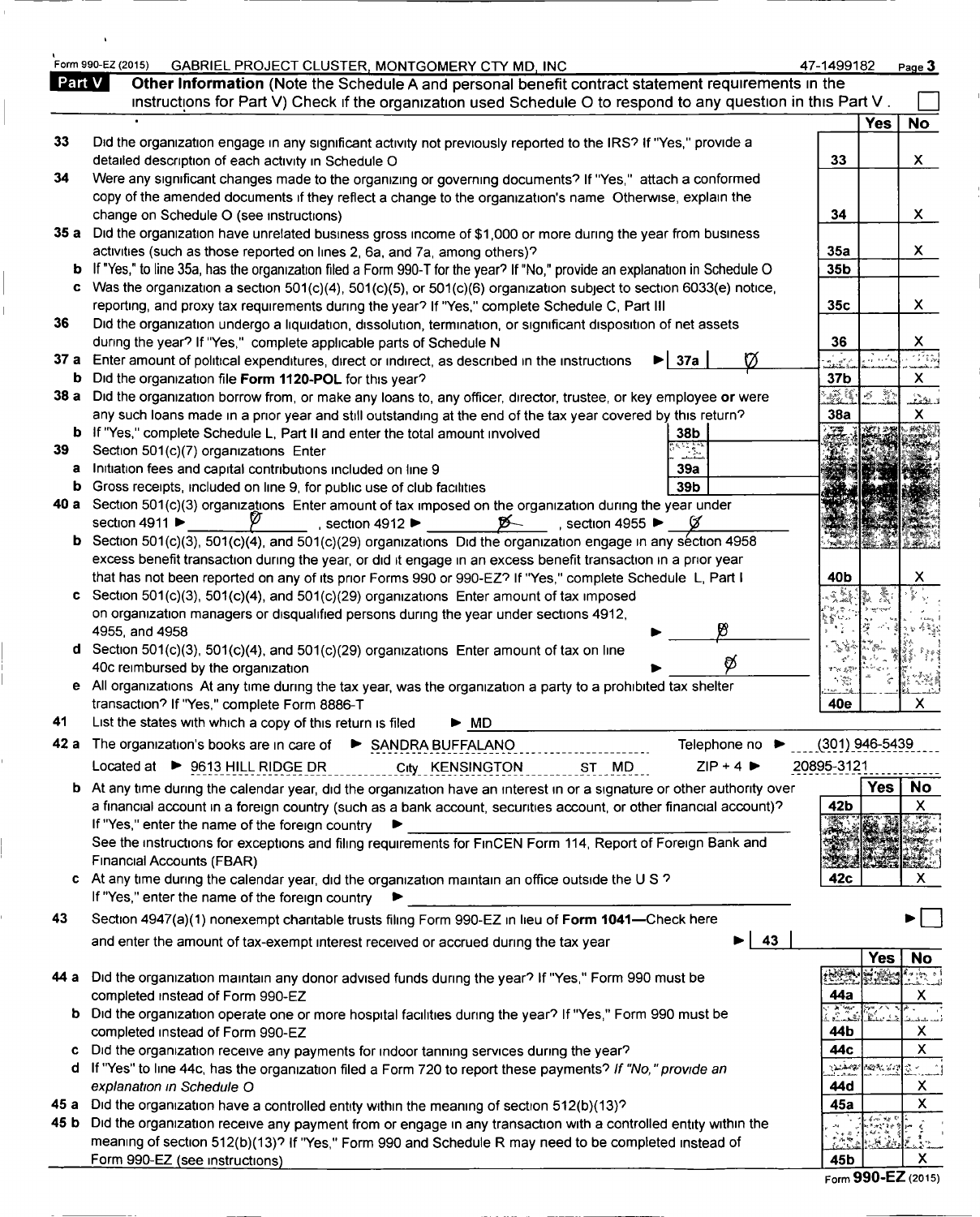|         | GABRIEL PROJECT CLUSTER, MONTGOMERY CTY MD, INC<br>Form 990-EZ (2015)                                                                                                                                                                                       | 47-1499182                          | Page 4           |  |
|---------|-------------------------------------------------------------------------------------------------------------------------------------------------------------------------------------------------------------------------------------------------------------|-------------------------------------|------------------|--|
| 46      | Did the organization engage, directly or indirectly, in political campaign activities on behalf of or in opposition<br>to candidates for public office? If "Yes," complete Schedule C, Part I                                                               | و مایا (عائقات)<br>شاهدان است<br>46 | <b>No</b><br>Yes |  |
| Part VI | Section 501(c)(3) organizations only<br>All section 501(c)(3) organizations must answer questions 47–49b and 52, and complete the tables for lines<br>$50$ and $51$<br>Check if the organization used Schedule O to respond to any question in this Part VI |                                     |                  |  |
|         |                                                                                                                                                                                                                                                             |                                     | No               |  |

| 47 | Did the organization engage in lobbying activities or have a section 501(h) election in effect during the tax |    |              |
|----|---------------------------------------------------------------------------------------------------------------|----|--------------|
|    | year? If "Yes," complete Schedule C. Part II                                                                  | 47 | $\checkmark$ |

| 48 | Is the organization a school as described in section $170(b)(1)(A)(ii)$ ? If "Yes," complete Schedule E | 48 | $\overline{\mathbf{z}}$ |
|----|---------------------------------------------------------------------------------------------------------|----|-------------------------|
|    |                                                                                                         |    |                         |

- 49 a Did the organization make any transfers to an exempt non-charitable related organization?
- **b** If "Yes," was the related organization a section 527 organization?

50 Complete this table for the organization's five highest compensated employees (other than officers, directors, trustees and key employees) who each received more than \$100,000 of compensation from the organization If there is none, enter "None "

| (a) Name and title of each employee | (b) Average<br>hours per week<br>devoted to position | (c) Reportable<br>compensation<br>(Forms W-2/1099-MISC) | (d) Health benefits,<br>contributions to employee<br>benefit plans, and deferred<br>compensation | (e) Estimated amount of<br>other compensation |
|-------------------------------------|------------------------------------------------------|---------------------------------------------------------|--------------------------------------------------------------------------------------------------|-----------------------------------------------|
| Name None                           |                                                      |                                                         |                                                                                                  |                                               |
| Title                               | <b>Hr/WK</b>                                         | 00 <sup>1</sup>                                         |                                                                                                  |                                               |
| Name                                |                                                      |                                                         |                                                                                                  |                                               |
| Title                               | <b>Hr/WK</b>                                         | 00 <sub>1</sub>                                         |                                                                                                  |                                               |
| Name                                |                                                      |                                                         |                                                                                                  |                                               |
| Title                               | <b>Hr/WK</b>                                         | 00                                                      |                                                                                                  |                                               |
| Name                                |                                                      |                                                         |                                                                                                  |                                               |
| Title                               | Hr/WK                                                | 00 <sub>1</sub>                                         |                                                                                                  |                                               |
| Name                                |                                                      |                                                         |                                                                                                  |                                               |
| Title                               | Hr/WK                                                | 00 <sub>0</sub>                                         |                                                                                                  |                                               |

<sup>f</sup> Total number of other employees paid over \$100,000

51 Complete this table for the organization's five highest compensated independent contractors who each received more than

\$100,000 of compensation from the organization If there is none, enter "None "

|               | (a) Name and business address of each independent contractor | (b) Type of service | (c) Compensation |  |  |
|---------------|--------------------------------------------------------------|---------------------|------------------|--|--|
| Name None     | Str                                                          |                     |                  |  |  |
| $_{\rm City}$ | <b>ST</b>                                                    | ZIP.                |                  |  |  |
| Name          | Str                                                          |                     |                  |  |  |
| $_{\rm C}$ ty | <b>ST</b>                                                    | ZIP                 |                  |  |  |
| Name          | Str                                                          |                     |                  |  |  |
| City          | <b>ST</b>                                                    | ZIP.                |                  |  |  |
| Name          | Str                                                          |                     |                  |  |  |
| City          | S <sub>T</sub>                                               | ZIP                 |                  |  |  |
| Name          | Str                                                          |                     |                  |  |  |

City ST ZIP d Total number of other independent contractors each receiving ove 52 Did the organization complete Schedule A? Note. All section 501(

completed Schedule A

Under penalties of perjury, I declare that I have examined this return, including accompanying true, correct, and complete Declaretion of preparer. (other than officer) is based on all informa

| Sign<br><b>Here</b> | Signature of officer<br><b>BUDNE REINKE, PRESIDENT</b><br>Type or pnnt name and title |
|---------------------|---------------------------------------------------------------------------------------|
| Paid                | Print/Type preparer's name<br>Preparents sig<br><b>JAMES FRITZ</b>                    |
| <b>Preparer</b>     | TAX PLANNERS, INC<br>Firm's name                                                      |
| <b>Use Only</b>     | Firm's address > PO BOX 6208, FALLS CHURCH, VA 22                                     |
|                     | May the IRS discuss this return with the preparer shown above? See ins                |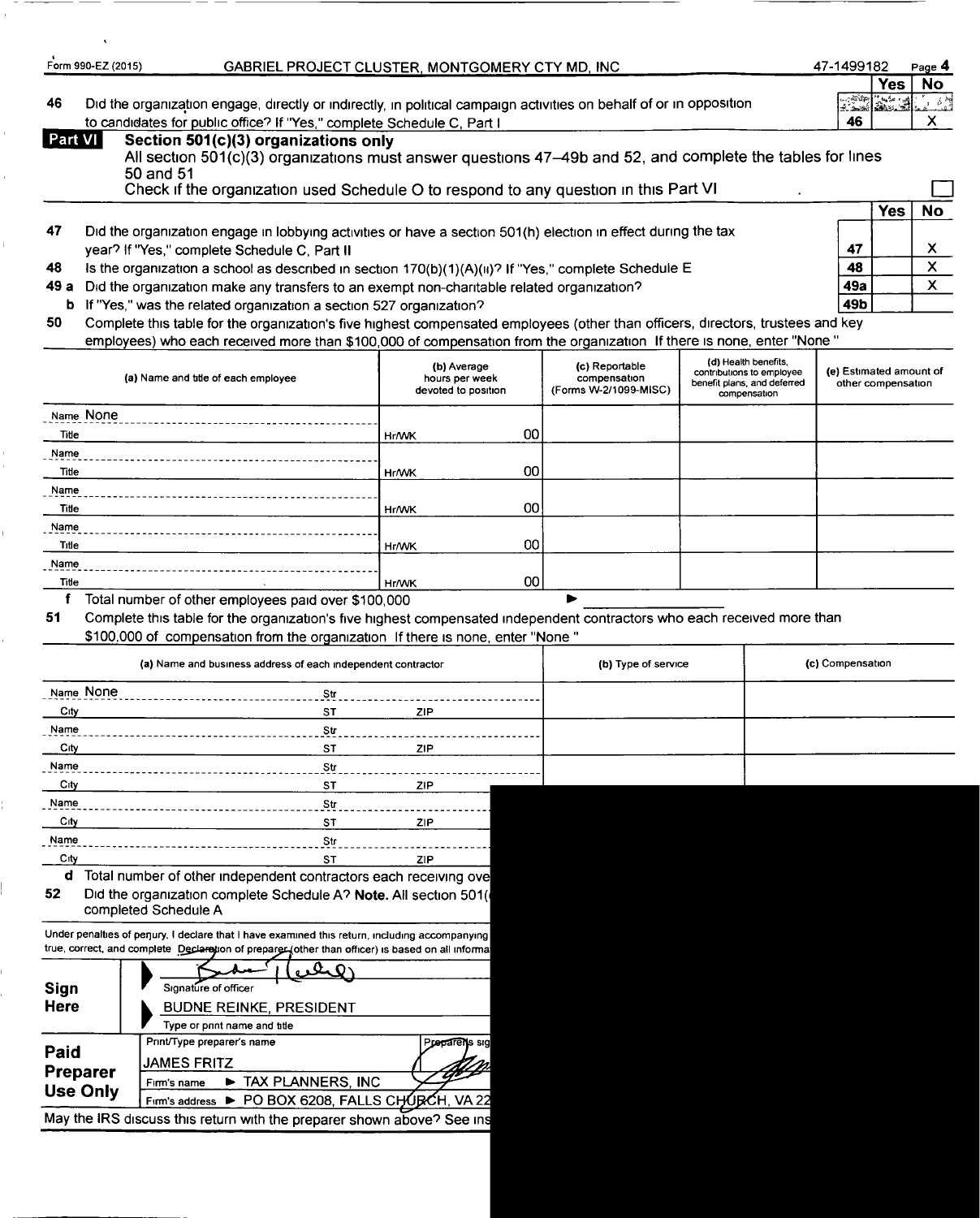| <b>SCHEDULE A</b>                                                                                            |                                              |                                                                                     | <b>Public Charity Status and Public Support</b>                                                                                                                                                                                                                                                                                                                                                                                                                               |     |                                       |                                       | OMB No 1545-0047                      |
|--------------------------------------------------------------------------------------------------------------|----------------------------------------------|-------------------------------------------------------------------------------------|-------------------------------------------------------------------------------------------------------------------------------------------------------------------------------------------------------------------------------------------------------------------------------------------------------------------------------------------------------------------------------------------------------------------------------------------------------------------------------|-----|---------------------------------------|---------------------------------------|---------------------------------------|
| (Form 990 or 990-EZ)                                                                                         |                                              |                                                                                     | Complete if the organization is a section 501(c)(3) organization or a section                                                                                                                                                                                                                                                                                                                                                                                                 |     |                                       |                                       | 2015                                  |
|                                                                                                              |                                              |                                                                                     | 4947(a)(1) nonexempt charitable trust.                                                                                                                                                                                                                                                                                                                                                                                                                                        |     |                                       |                                       | <b>Open to Public</b>                 |
| Department of the Treasury<br><b>Internal Revenue Service</b>                                                | ▶                                            |                                                                                     | Attach to Form 990 or Form 990-EZ.<br>Information about Schedule A (Form 990 or 990-EZ) and its instructions is at www.irs.gov/form990.                                                                                                                                                                                                                                                                                                                                       |     |                                       |                                       | Inspection                            |
| Name of the organization                                                                                     |                                              |                                                                                     |                                                                                                                                                                                                                                                                                                                                                                                                                                                                               |     |                                       | <b>Employer identification number</b> |                                       |
| GABRIEL PROJECT CLUSTER, MONTGOMERY CTY MD, INC                                                              |                                              |                                                                                     |                                                                                                                                                                                                                                                                                                                                                                                                                                                                               |     |                                       |                                       | 47-1499182                            |
| Part I                                                                                                       |                                              |                                                                                     | Reason for Public Charity Status (All organizations must complete this part) See instructions                                                                                                                                                                                                                                                                                                                                                                                 |     |                                       |                                       |                                       |
| The organization is not a private foundation because it is (For lines 1 through 11, check only one box)<br>1 |                                              |                                                                                     | A church, convention of churches, or association of churches described in section 170(b)(1)(A)(i).                                                                                                                                                                                                                                                                                                                                                                            |     |                                       |                                       |                                       |
| 2                                                                                                            |                                              |                                                                                     | A school described in section 170(b)(1)(A)(ii). (Attach Schedule E (Form 990 or 990-EZ))                                                                                                                                                                                                                                                                                                                                                                                      |     |                                       |                                       |                                       |
| 3                                                                                                            |                                              |                                                                                     | A hospital or a cooperative hospital service organization described in section 170(b)(1)(A)(iii).                                                                                                                                                                                                                                                                                                                                                                             |     |                                       |                                       |                                       |
| 4                                                                                                            | hospital's name, city, and state             |                                                                                     | A medical research organization operated in conjunction with a hospital described in section 170(b)(1)(A)(iii). Enter the                                                                                                                                                                                                                                                                                                                                                     |     |                                       |                                       |                                       |
| 5                                                                                                            | section 170(b)(1)(A)(iv). (Complete Part II) |                                                                                     | An organization operated for the benefit of a college or university owned or operated by a governmental unit described in                                                                                                                                                                                                                                                                                                                                                     |     |                                       |                                       |                                       |
| 6                                                                                                            |                                              |                                                                                     | A federal, state, or local government or governmental unit described in section 170(b)(1)(A)(v).                                                                                                                                                                                                                                                                                                                                                                              |     |                                       |                                       |                                       |
| 7                                                                                                            |                                              | described in section 170(b)(1)(A)(vi). (Complete Part II)                           | An organization that normally receives a substantial part of its support from a governmental unit or from the general public                                                                                                                                                                                                                                                                                                                                                  |     |                                       |                                       |                                       |
| 8                                                                                                            |                                              |                                                                                     | A community trust described in section 170(b)(1)(A)(vi). (Complete Part II)                                                                                                                                                                                                                                                                                                                                                                                                   |     |                                       |                                       |                                       |
| 9<br>$ \mathsf{X} $                                                                                          |                                              |                                                                                     | An organization that normally receives (1) more than 33 1/3% of its support from contributions, membership fees, and gross<br>receipts from activities related to its exempt functions—subject to certain exceptions, and (2) no more than 33 1/3% of its<br>support from gross investment income and unrelated business taxable income (less section 511 tax) from businesses<br>acquired by the organization after June 30, 1975 See section 509(a)(2). (Complete Part III) |     |                                       |                                       |                                       |
| 10                                                                                                           |                                              |                                                                                     | An organization organized and operated exclusively to test for public safety See section 509(a)(4).                                                                                                                                                                                                                                                                                                                                                                           |     |                                       |                                       |                                       |
| 11                                                                                                           |                                              |                                                                                     | An organization organized and operated exclusively for the benefit of, to perform the functions of, or to carry out the purposes<br>of one or more publicly supported organizations described in section 509(a)(1) or section 509(a)(2). See section 509(a)(3).<br>Check the box in lines 11a through 11d that describes the type of supporting organization and complete lines 11e, 11f, and 11g                                                                             |     |                                       |                                       |                                       |
| a                                                                                                            |                                              | organization You must complete Part IV, Sections A and B.                           | Type I. A supporting organization operated, supervised, or controlled by its supported organization(s), typically by giving<br>the supported organization(s) the power to regularly appoint or elect a majority of the directors or trustees of the supporting                                                                                                                                                                                                                |     |                                       |                                       |                                       |
| b                                                                                                            |                                              | organization(s) You must complete Part IV, Sections A and C.                        | Type II. A supporting organization supervised or controlled in connection with its supported organization(s), by having<br>control or management of the supporting organization vested in the same persons that control or manage the supported                                                                                                                                                                                                                               |     |                                       |                                       |                                       |
| c                                                                                                            |                                              |                                                                                     | Type III functionally integrated. A supporting organization operated in connection with, and functionally integrated with,<br>its supported organization(s) (see instructions) You must complete Part IV, Sections A, D, and E.                                                                                                                                                                                                                                               |     |                                       |                                       |                                       |
| d                                                                                                            |                                              |                                                                                     | Type III non-functionally integrated. A supporting organization operated in connection with its supported organization(s)<br>that is not functionally integrated. The organization generally must satisfy a distribution requirement and an attentiveness<br>requirement (see instructions) You must complete Part IV, Sections A and D, and Part V.                                                                                                                          |     |                                       |                                       |                                       |
| е                                                                                                            |                                              |                                                                                     | Check this box if the organization received a written determination from the IRS that it is a Type I, Type II, Type III<br>functionally integrated, or Type III non-functionally integrated supporting organization                                                                                                                                                                                                                                                           |     |                                       |                                       |                                       |
| f                                                                                                            | Enter the number of supported organizations  |                                                                                     |                                                                                                                                                                                                                                                                                                                                                                                                                                                                               |     |                                       |                                       | $\Omega$                              |
| g<br>(i) Name of supported organization                                                                      |                                              | Provide the following information about the supported organization(s)<br>$(ii)$ EIN |                                                                                                                                                                                                                                                                                                                                                                                                                                                                               |     | (iv) Is the organization              | (v) Amount of monetary                | (vi) Amount of                        |
|                                                                                                              |                                              |                                                                                     | (iii) Type of organization<br>(described on lines 1-9<br>above (see instructions))                                                                                                                                                                                                                                                                                                                                                                                            |     | listed in your governing<br>document? | support (see<br>instructions)         | other support (see<br>instructions)   |
|                                                                                                              |                                              |                                                                                     |                                                                                                                                                                                                                                                                                                                                                                                                                                                                               | Yes | No                                    |                                       |                                       |
| (A)                                                                                                          |                                              |                                                                                     |                                                                                                                                                                                                                                                                                                                                                                                                                                                                               |     |                                       |                                       |                                       |
| (B)                                                                                                          |                                              |                                                                                     |                                                                                                                                                                                                                                                                                                                                                                                                                                                                               |     |                                       |                                       |                                       |
| (C)                                                                                                          |                                              |                                                                                     |                                                                                                                                                                                                                                                                                                                                                                                                                                                                               |     |                                       |                                       |                                       |
| (D)                                                                                                          |                                              |                                                                                     |                                                                                                                                                                                                                                                                                                                                                                                                                                                                               |     |                                       |                                       |                                       |
| (E)                                                                                                          |                                              |                                                                                     |                                                                                                                                                                                                                                                                                                                                                                                                                                                                               |     |                                       |                                       |                                       |
| Total                                                                                                        |                                              |                                                                                     |                                                                                                                                                                                                                                                                                                                                                                                                                                                                               |     |                                       | 0                                     | 0                                     |
| For Paperwork Reduction Act Notice, see the Instructions for                                                 |                                              |                                                                                     |                                                                                                                                                                                                                                                                                                                                                                                                                                                                               |     |                                       |                                       | Schedule A (Form 990, or 990-EZ) 2015 |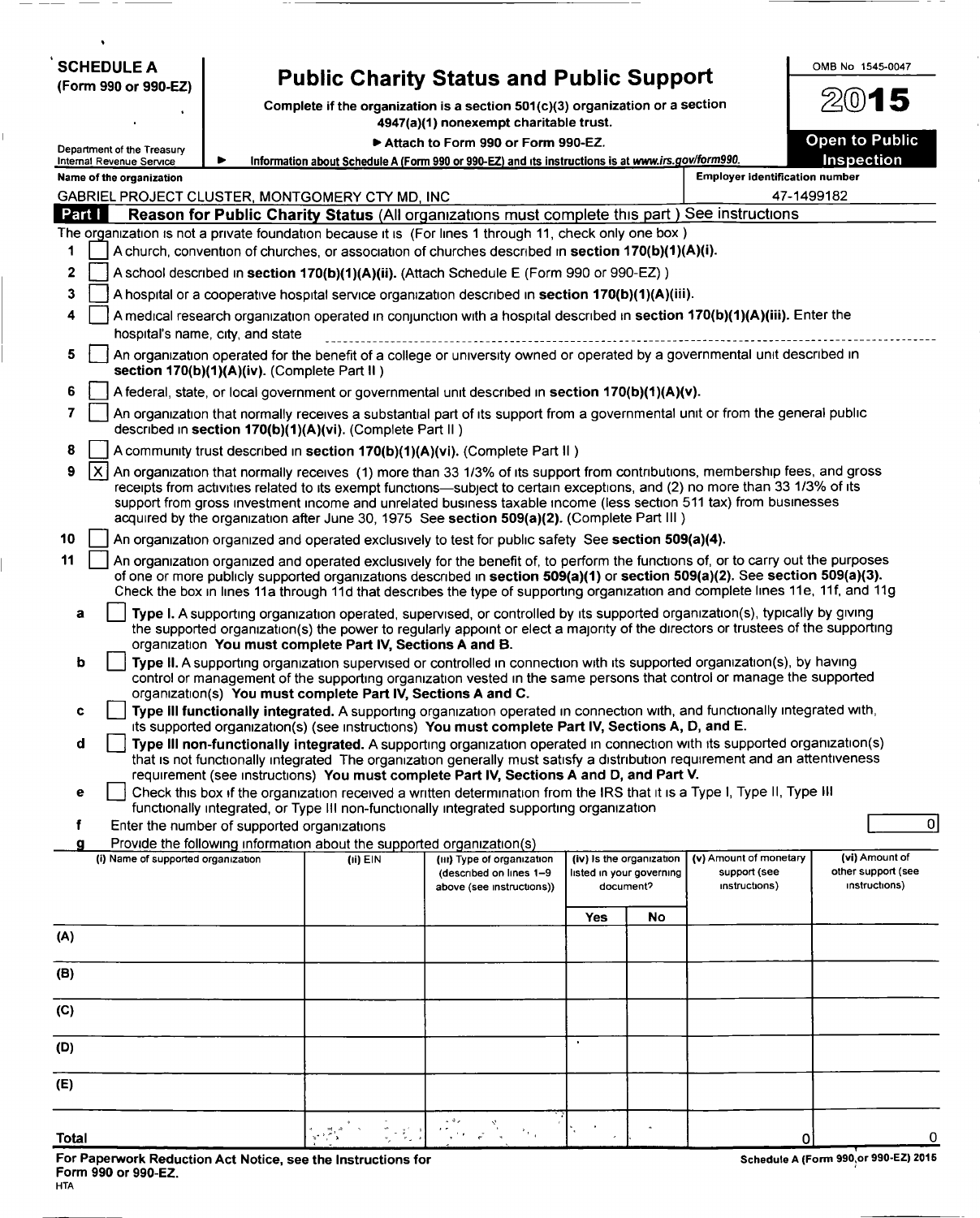## Schedule A (Form 990 or 990-EZ) 2015 GABRIEL PROJECT CLUSTER, MONTGOMERY CTY MD, INC 47-1499182 Page 2<br>Part II Support Schedule for Organizations Described in Sections 170(b)(1)(A)(iv) and 170(b)(1)(A)(vi)

Support Schedule for Organizations Described in Sections 170(b)(1)(A)(iv) and 170(b)(1)(A)(vi) (Complete only if you checked the box on line 5, 7, or 8 of Part <sup>I</sup> or if the organization failed to qualify under Part III If the organization fails to qualify under the tests listed below, please complete Part III )

|    | <b>Section A. Public Support</b>                                                                                                                                                                                                                                                                                                                                                                  |                      |          |            |               |                    |           |  |
|----|---------------------------------------------------------------------------------------------------------------------------------------------------------------------------------------------------------------------------------------------------------------------------------------------------------------------------------------------------------------------------------------------------|----------------------|----------|------------|---------------|--------------------|-----------|--|
|    | Calendar year (or fiscal year beginning in) ▶                                                                                                                                                                                                                                                                                                                                                     | (a) 2011             | (b) 2012 | $(c)$ 2013 | $(d)$ 2014    | (e) 2015           | (f) Total |  |
| 1. | Gifts, grants, contributions, and<br>membership fees received (Do not                                                                                                                                                                                                                                                                                                                             |                      |          |            |               |                    |           |  |
|    | include any "unusual grants")                                                                                                                                                                                                                                                                                                                                                                     |                      |          |            |               |                    | 0         |  |
| 2  | Tax revenues levied for the organization's<br>benefit and either paid to or expended on<br>its behalf                                                                                                                                                                                                                                                                                             |                      |          |            |               |                    | 0         |  |
| 3  | The value of services or facilities                                                                                                                                                                                                                                                                                                                                                               |                      |          |            |               |                    |           |  |
|    | furnished by a governmental unit to the<br>organization without charge                                                                                                                                                                                                                                                                                                                            |                      |          |            |               |                    | 0         |  |
| 4  | Total. Add lines 1 through 3                                                                                                                                                                                                                                                                                                                                                                      | 0                    | 0        | O          | Ω             | 0                  | 0         |  |
| 5. | The portion of total contributions by each<br>person (other than a governmental unit                                                                                                                                                                                                                                                                                                              |                      |          |            |               |                    |           |  |
|    | or publicly supported organization)                                                                                                                                                                                                                                                                                                                                                               |                      |          |            |               |                    |           |  |
|    | included on line 1 that exceeds 2%                                                                                                                                                                                                                                                                                                                                                                |                      |          |            |               |                    |           |  |
|    | of the amount shown on line 11,<br>column (f)                                                                                                                                                                                                                                                                                                                                                     |                      |          |            |               |                    |           |  |
| 6  | Public support. Subtract line 5 from line 4                                                                                                                                                                                                                                                                                                                                                       |                      |          |            |               |                    | 0         |  |
|    | <b>Section B. Total Support</b>                                                                                                                                                                                                                                                                                                                                                                   |                      |          |            |               |                    |           |  |
|    | Calendar year (or fiscal year beginning in) ▶                                                                                                                                                                                                                                                                                                                                                     | (a) 2011             | (b) 2012 | $(c)$ 2013 | $(d)$ 2014    | (e) 2015           | (f) Total |  |
| 7  | Amounts from line 4                                                                                                                                                                                                                                                                                                                                                                               | 0                    | 0        | 0          | 0             | $\Omega$           | 0         |  |
| 8  | Gross income from interest, dividends,                                                                                                                                                                                                                                                                                                                                                            |                      |          |            |               |                    |           |  |
|    | payments received on securities loans,                                                                                                                                                                                                                                                                                                                                                            |                      |          |            |               |                    |           |  |
|    | rents, royalties and income from similar<br>sources                                                                                                                                                                                                                                                                                                                                               |                      |          |            |               |                    | 0         |  |
| 9  | Net income from unrelated business                                                                                                                                                                                                                                                                                                                                                                |                      |          |            |               |                    |           |  |
|    | activities, whether or not the business is                                                                                                                                                                                                                                                                                                                                                        |                      |          |            |               |                    |           |  |
|    | regularly carried on                                                                                                                                                                                                                                                                                                                                                                              |                      |          |            |               |                    | 0         |  |
| 10 | Other income Do not include gain or<br>loss from the sale of capital assets                                                                                                                                                                                                                                                                                                                       |                      |          |            |               |                    |           |  |
|    | (Explain in Part VI)                                                                                                                                                                                                                                                                                                                                                                              |                      |          |            |               | χ.<br>$\gamma_S^*$ | 0         |  |
| 11 | Total support. Add lines 7 through 10                                                                                                                                                                                                                                                                                                                                                             | $\frac{1}{2}$<br>- 8 | Ý.       | 八家         | $\frac{1}{2}$ |                    | 0         |  |
| 12 | Gross receipts from related activities, etc (see instructions)                                                                                                                                                                                                                                                                                                                                    |                      |          |            |               | 12                 |           |  |
| 13 | First five years. If the Form 990 is for the organization's first, second, third, fourth, or fifth tax year as a section 501(c)(3)<br>organization, check this box and stop here                                                                                                                                                                                                                  |                      |          |            |               |                    |           |  |
|    |                                                                                                                                                                                                                                                                                                                                                                                                   |                      |          |            |               |                    |           |  |
| 14 | <b>Section C. Computation of Public Support Percentage</b>                                                                                                                                                                                                                                                                                                                                        |                      |          |            |               |                    | 0 00%     |  |
| 15 | Public support percentage for 2015 (line 6, column (f) divided by line 11, column (f))<br>Public support percentage from 2014 Schedule A, Part II, line 14                                                                                                                                                                                                                                        |                      |          |            |               | 14<br>15           | 0 00%     |  |
|    | 16a 33 1/3% support test-2015. If the organization did not check the box on line 13, and line 14 is 33 1/3% or more,                                                                                                                                                                                                                                                                              |                      |          |            |               |                    |           |  |
|    | and stop here. The organization qualifies as a publicly supported organization                                                                                                                                                                                                                                                                                                                    |                      |          |            |               |                    | • I I     |  |
|    | b 33 1/3% support test-2014. If the organization did not check a box on line 13 or 16a, and line 15 is 33 1/3% or more, check this                                                                                                                                                                                                                                                                |                      |          |            |               |                    |           |  |
|    | box and stop here. The organization qualifies as a publicly supported organization                                                                                                                                                                                                                                                                                                                |                      |          |            |               |                    | ► I I     |  |
|    | 17a 10%-facts-and-circumstances test-2015. If the organization did not check a box on line 13, 16a, or 16b, and line 14<br>is 10% or more, and if the organization meets the "facts-and-circumstances" test, check this box and stop here. Explain in<br>Part VI how the organization meets the "facts-and-circumstances" test The organization qualifies as a publicly supported<br>organization |                      |          |            |               |                    |           |  |
|    | <b>b</b> 10%-facts-and-circumstances test-2014. If the organization did not check a box on line 13, 16a, 16b, or 17a, and line                                                                                                                                                                                                                                                                    |                      |          |            |               |                    |           |  |
|    | 15 is 10% or more, and if the organization meets the "facts-and-circumstances" test, check this box and stop here. Explain in<br>Part VI how the organization meets the "facts-and-circumstances" test The organization qualifies as a publicly                                                                                                                                                   |                      |          |            |               |                    |           |  |
|    | supported organization                                                                                                                                                                                                                                                                                                                                                                            |                      |          |            |               |                    |           |  |
| 18 | Private foundation. If the organization did not check a box on line 13, 16a, 16b, 17a, or 17b, check this box and see<br>instructions                                                                                                                                                                                                                                                             |                      |          |            |               |                    |           |  |

Schedule A (Form 990 or 990-EZ) 2015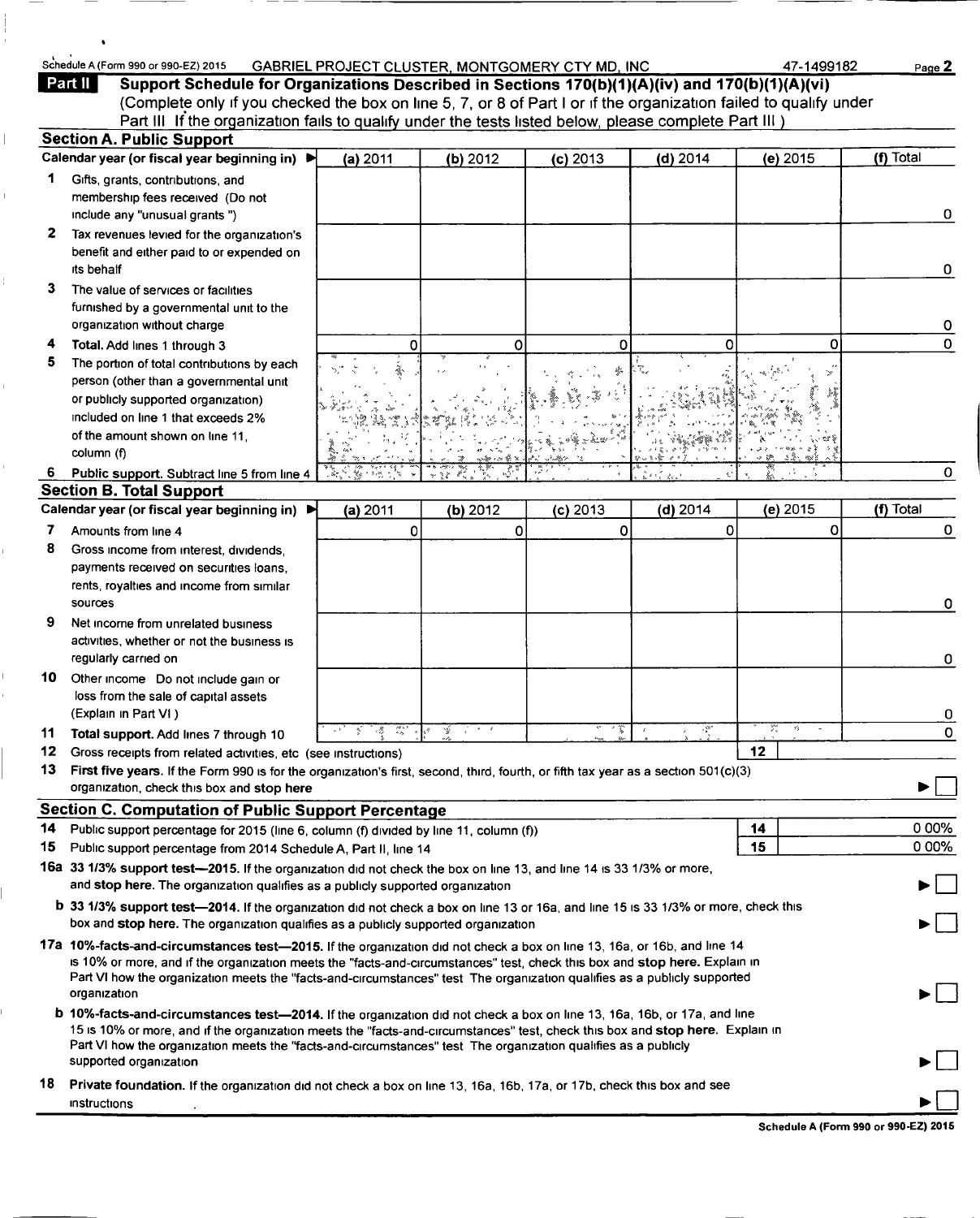## Schedule A (Form 990 or 990-EZ) 2015 GABRIEL PROJECT CLUSTER, MONTGOMERY CTY MD, INC 47-1499182 Page 3<br>Part III Support Schedule for Organizations Described in Section 509(a)(2)

Support Schedule for Organizations Described in Section 509(a)(2) (Complete only if you checked the box on line 9 of Part <sup>I</sup> or if the organization failed to qualify under Part II. If the organization fails to qualify under the tests listed below, please complete Part li ) Section A. Public Support

|    | <u>oeduon A. Fublic Support</u><br>Calendar year (or fiscal year beginning in) ▶                                                       | (a) 2011 | (b) 2012 | $(c)$ 2013 | $(d)$ 2014 | (e) 2015 | (f) Total                          |
|----|----------------------------------------------------------------------------------------------------------------------------------------|----------|----------|------------|------------|----------|------------------------------------|
| 1. | Gifts, grants, contributions, and membership fees                                                                                      |          |          |            |            |          |                                    |
|    | received (Do not include any "unusual grants")                                                                                         |          |          |            | 32,161     | 40,633   | 72,794                             |
| 2  | Gross receipts from admissions, merchandise                                                                                            |          |          |            |            |          |                                    |
|    | sold or services performed, or facilities                                                                                              |          |          |            |            |          |                                    |
|    | furnished in any activity that is related to the<br>organization's tax-exempt purpose                                                  |          |          |            |            |          | 0                                  |
| 3  | Gross receipts from activities that are not an                                                                                         |          |          |            |            |          |                                    |
|    | unrelated trade or business under section 513                                                                                          |          |          |            |            |          | 0                                  |
| 4  | Tax revenues levied for the organization's                                                                                             |          |          |            |            |          |                                    |
|    | benefit and either paid to or expended on                                                                                              |          |          |            |            |          |                                    |
|    | its behalf                                                                                                                             |          |          |            |            |          | 0                                  |
| 5  | The value of services or facilities                                                                                                    |          |          |            |            |          |                                    |
|    | furnished by a governmental unit to the                                                                                                |          |          |            |            |          |                                    |
|    | organization without charge                                                                                                            |          |          |            |            |          | 0                                  |
| 6  | Total. Add lines 1 through 5                                                                                                           | 0        | 0        | 0          | 32,161     | 40,633   | 72,794                             |
|    | 7a Amounts included on lines 1, 2, and 3                                                                                               |          |          |            |            |          |                                    |
|    | received from disqualified persons                                                                                                     |          |          |            |            |          | 0                                  |
|    | <b>b</b> Amounts included on lines 2 and 3 received                                                                                    |          |          |            |            |          |                                    |
|    | from other than disqualified persons that                                                                                              |          |          |            |            |          |                                    |
|    | exceed the greater of \$5,000 or 1% of the                                                                                             |          |          |            |            |          |                                    |
|    | amount on line 13 for the year                                                                                                         |          |          |            |            |          | 0                                  |
|    | Add lines 7a and 7b                                                                                                                    | 0        | 0        | 0          | 0          | Ω        | 0                                  |
| 8  | Public support (Subtract line 7c from                                                                                                  |          |          |            |            |          |                                    |
|    | line 6)                                                                                                                                |          |          |            |            |          | 72,794                             |
|    | <b>Section B. Total Support</b>                                                                                                        |          |          |            |            |          |                                    |
|    | Calendar year (or fiscal year beginning in) ▶                                                                                          | (a) 2011 | (b) 2012 | $(c)$ 2013 | $(d)$ 2014 | (e) 2015 | (f) Total                          |
| 9  | Amounts from line 6                                                                                                                    | 0        | 0        | 0          | 32,161     | 40,633   | 72,794                             |
|    | 10a Gross income from interest, dividends,                                                                                             |          |          |            |            |          |                                    |
|    | payments received on securities loans,                                                                                                 |          |          |            |            |          |                                    |
|    | rents, royalties and income from similar sources                                                                                       |          |          |            |            |          | 0                                  |
|    | b Unrelated business taxable income (less                                                                                              |          |          |            |            |          |                                    |
|    | section 511 taxes) from businesses                                                                                                     |          |          |            |            |          |                                    |
|    | acquired after June 30, 1975                                                                                                           |          |          |            |            |          | 0                                  |
| 11 | c Add lines 10a and 10b<br>Net income from unrelated business                                                                          | 0        | 0        | 0          | 0          | 0        | 0                                  |
|    | activities not included in line 10b, whether                                                                                           |          |          |            |            |          |                                    |
|    | or not the business is regularly carried on                                                                                            |          |          |            |            |          | 0                                  |
| 12 | Other income Do not include gain or                                                                                                    |          |          |            |            |          |                                    |
|    | loss from the sale of capital assets                                                                                                   |          |          |            |            |          |                                    |
|    | (Explain in Part VI)                                                                                                                   |          |          |            |            |          | 0                                  |
| 13 | Total support. (Add lines 9, 10c, 11,                                                                                                  |          |          |            |            |          |                                    |
|    | and $12$ )                                                                                                                             | 0        | 0        | 0          | 32,161     | 40,633   | 72,794                             |
| 14 | First five years. If the Form 990 is for the organization's first, second, third, fourth, or fifth tax year as a section 501(c)(3)     |          |          |            |            |          |                                    |
|    | organization, check this box and stop here                                                                                             |          |          |            |            |          |                                    |
|    | Section C. Computation of Public Support Percentage                                                                                    |          |          |            |            |          |                                    |
| 15 | Public support percentage for 2015 (line 8, column (f) divided by line 13, column (f))                                                 |          |          |            |            | 15       | 100 00%                            |
|    | 16 Public support percentage from 2014 Schedule A, Part III, line 15                                                                   |          |          |            |            | 16       | 000%                               |
|    | Section D. Computation of Investment Income Percentage                                                                                 |          |          |            |            |          |                                    |
| 17 | Investment income percentage for 2015 (line 10c, column (f) divided by line 13, column (f))                                            |          |          |            |            | 17       | 000%                               |
| 18 | Investment income percentage from 2014 Schedule A, Part III, line 17                                                                   |          |          |            |            | 18       | 0 00%                              |
|    | 19a 33 1/3% support tests—2015. If the organization did not check the box on line 14, and line 15 is more than 33 1/3%, and line 17 is |          |          |            |            |          |                                    |
|    | not more than 33 1/3%, check this box and stop here. The organization qualifies as a publicly supported organization                   |          |          |            |            |          | $\blacktriangleright$ $\mathsf{X}$ |
|    | b 33 1/3% support tests—2014. If the organization did not check a box on line 14 or line 19a, and line 16 is more than 33 1/3%, and    |          |          |            |            |          |                                    |
|    | line 18 is not more than 33 1/3%, check this box and stop here. The organization qualifies as a publicly supported organization        |          |          |            |            |          |                                    |
|    | Private foundation. If the organization did not check a box on line 14, 19a, or 19b, check this box and see instructions               |          |          |            |            |          |                                    |

Schedule A (Form 990 or 990-EZ) 2015